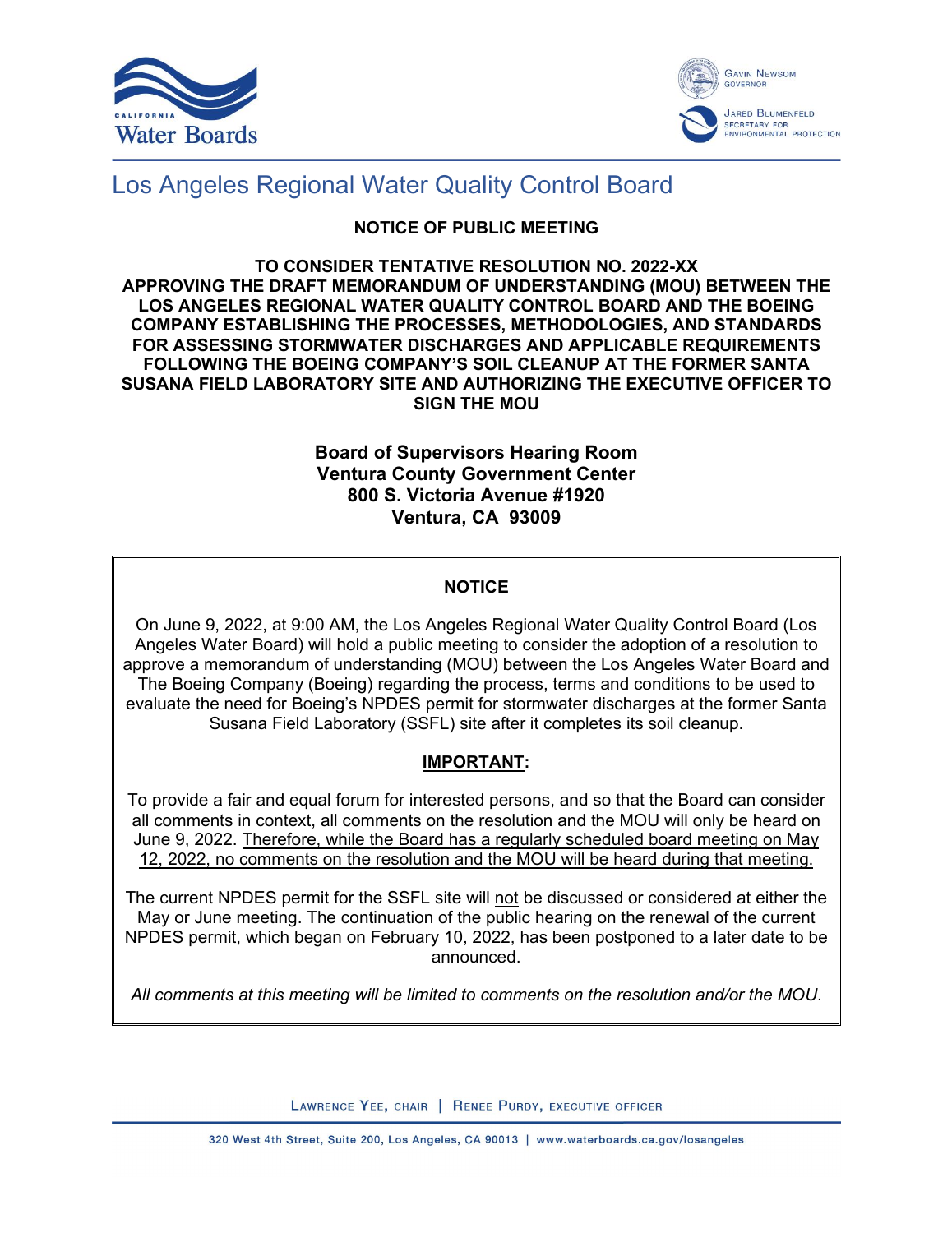#### **In-person and Remote Options:**

This meeting will occur with both a physical meeting location, set forth above, and with an option for the public to participate from a remote location. For all Los Angeles Water Board meetings, there is no expectation of privacy regarding any communications. Meetings are recorded and names of participants are listed in the Zoom forum. Participation in a recorded meeting will be deemed consent to be recorded. For those who only wish to watch the meeting, the customary English webcast remains available at https://cal-span.org/static/index.php and should be used UNLESS you intend to comment. For members of the public who wish to comment, in-person attendance is welcomed. Click on link to register to speak in person:

<https://forms.office.com/g/00JQTVVmaJ> or you can participate telephonically or via the remote meeting solution. Additional information about participating telephonically or via the remote meeting solution is available here:

[https://us02web.zoom.us/webinar/register/WN\\_TS99H5L4RsC2OBajZhH9Og](https://gcc02.safelinks.protection.outlook.com/?url=https%3A%2F%2Fus02web.zoom.us%2Fwebinar%2Fregister%2FWN_TS99H5L4RsC2OBajZhH9Og&data=04%7C01%7CRenee.Purdy%40waterboards.ca.gov%7C2595b0ed512a4bbb45dc08da1d7d1d64%7Cfe186a257d4941e6994105d2281d36c1%7C0%7C0%7C637854720460282114%7CUnknown%7CTWFpbGZsb3d8eyJWIjoiMC4wLjAwMDAiLCJQIjoiV2luMzIiLCJBTiI6Ik1haWwiLCJXVCI6Mn0%3D%7C3000&sdata=U%2B3X8NG5KDiGOQo%2FSHEdHIl55xPMiwC3gt2cES0PTmc%3D&reserved=0) For those who wish to watch the meeting and/or comment with Spanish translation, additional information about Spanish translation services via the remote meeting solution is available here: [https://www.waterboards.ca.gov/losangeles/board\\_info/remote\\_meeting/SpanishWebcast.pdf](https://www.waterboards.ca.gov/losangeles/board_info/remote_meeting/SpanishWebcast.pdf)

#### **Invitation to Comment at Public Meeting:**

The public is invited to comment on the tentative resolution and draft MOU at the public meeting scheduled on June 9, 2022, which will start at 9:00 AM. If a member of the public cannot be present at the meeting in-person or remotely, but would like to comment, please contact Brian Anderson at [Brian.Anderson@waterboards.ca.gov](mailto:Brian.Anderson@waterboards.ca.gov) to request an accommodation no later than June 2, 2022.

All public comments will be limited to 3 minutes unless directed otherwise by the Board Chair or previously approved by the Executive Officer in writing. Depending on the number of speakers and the time available, the Board Chair retains the discretion to limit the time to less than 3 minutes for each person to speak, so that all have an opportunity to be heard. **Persons requesting more than 3 minutes to speak on this agenda item must make the request via email to [Brian.Anderson@waterboards.ca.gov](mailto:Brian.Anderson@waterboards.ca.gov) not later than 5:00 p.m., June 2, 2022.**  Timely requests will be evaluated by the Chair and the time granted will be communicated in advance of the meeting. Persons not requesting additional time to speak may register in person or via the links above at any time before or during the Board meeting.

If a person intends to use a PowerPoint presentation or other visual aids, they must be received by the Los Angeles Water Board's IT Department, to the attention of [Khalid.Abdullah@waterboards.ca.gov](mailto:Khalid.Abdullah@waterboards.ca.gov) at least 48 hours prior to the meeting, unless otherwise stated. Presentations submitted after the deadline will not be accepted.

### **BACKGROUND: CalEPA, DTSC and the Los Angeles Water Board Mediation with Boeing:**

The former SSFL site is owned in part by Boeing and in part by the United States of America. NASA administers the portion of the property owned by the federal government. In addition, the U.S. Department of Energy (DOE) also owned and operated several buildings that were constructed on a portion of the land owned by Boeing. From 1947 to 2006, Boeing and its predecessors, and NASA and DOE, conducted industrial activity at the site that included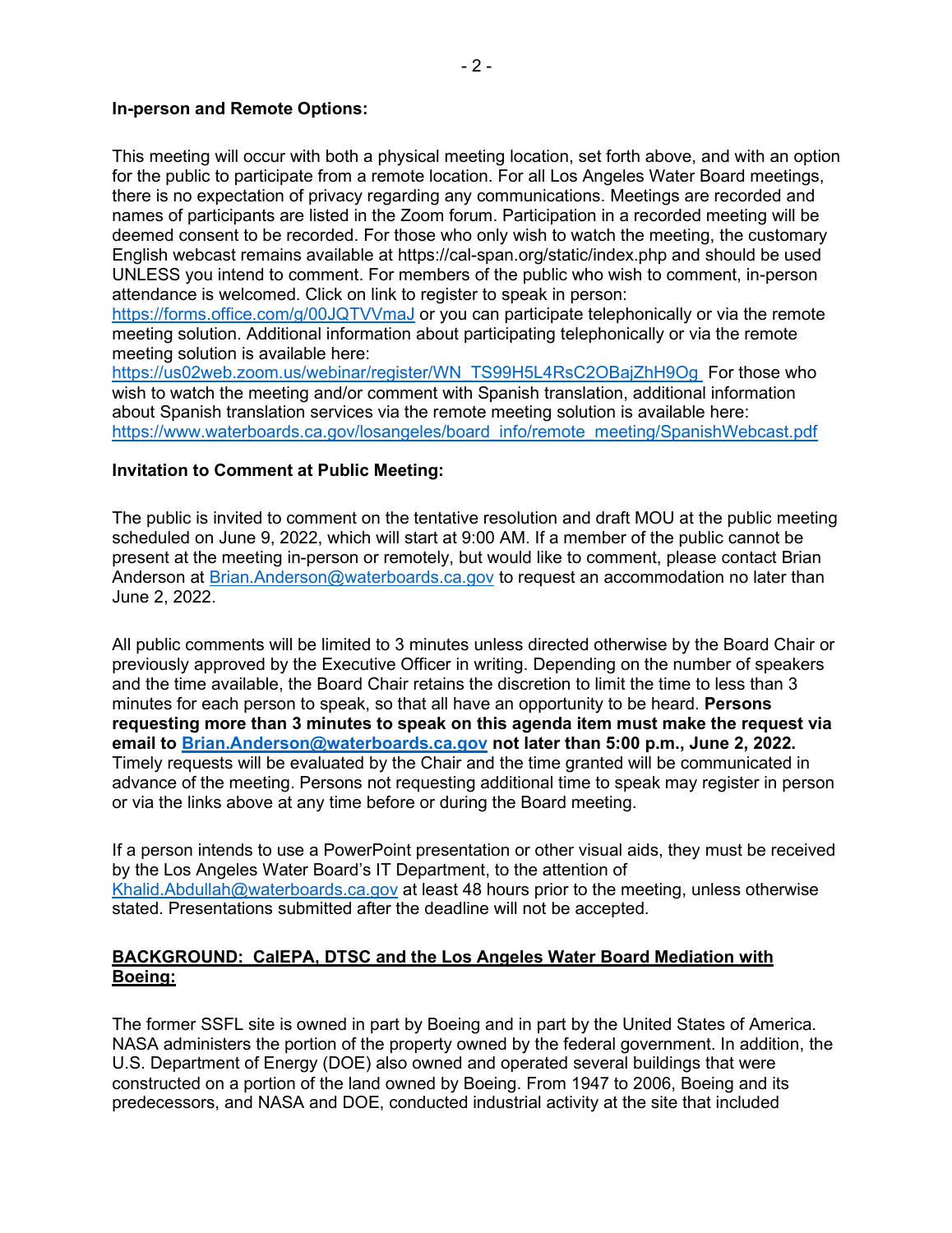research, development, assembly and testing of rocket engines, small-scale nuclear reactors and chemical lasers. As of 2006, all industrial activity had ceased at the site.

The Los Angeles Water Board is not in charge of the cleanup at the site. The Department of Toxic Substances Control (DTSC) is the regulatory agency overseeing the cleanup of soil and groundwater at the site. Boeing, NASA and DOE are each cleaning up separate designated areas of the site. However, Boeing *is* subject to regulation by the Los Angeles Water Board for its surface water discharges from the site under the National Pollutant Discharge Elimination System (NPDES) permit program. While industrial activity has ceased at the site, soil contamination remains; therefore, there is an NPDES permit for stormwater runoff from the site. This permit, first issued by the Los Angeles Water Board in 1998, requires rigorous management of stormwater before it leaves the site using advanced treatment systems and distributed best management practices.

In January 2021, the California Environmental Protection Agency (CalEPA) and the Department of Toxic Substances Control (DTSC) entered into non-binding mediation with Boeing to resolve ongoing disputes over Boeing's obligations for the soil and groundwater cleanup at the site and to limit further delays. The Los Angeles Water Board was invited to participate in the mediation given its jurisdiction over surface water at the site and its role in advising DTSC on the Water Boards' laws, policies and regulations regarding groundwater. [1](#page-2-0) DTSC and the Los Angeles Water Board provided a [public statement](https://www.waterboards.ca.gov/losangeles/press_room/announcements/) regarding their decision to engage in mediation and the Administration's commitment to protecting people and the environment at and around the site and accomplishing the cleanup at the site.

As a result of this mediation, two principal agreements have emerged. These two agreements are separate, but inter-dependent. Together, they establish a path toward comprehensive cleanup of the Boeing areas of responsibility and ensure that no stormwater runoff from those areas will impact human health or the environment following Boeing's soil cleanup.

The first agreement is a settlement agreement between DTSC and Boeing to resolve the previously noted disputes, and set forth the process, methodologies and schedules that will inform Boeing's soil and groundwater remediation obligations and ultimately lead to the cleanup standards for Boeing's areas of responsibility at the site. This agreement has been finalized and will be the subject of a public meeting that DTSC holds separately on June 2, 2022. **The DTSC – Boeing settlement agreement is not the subject of this public meeting.**

The second agreement is proposed between the Los Angeles Water Board and Boeing. **This agreement is the draft Memorandum of Understanding or MOU that is the subject of this public meeting**. The MOU is an agreement that would establish the process, methodologies and standards for future decision-making by the Los Angeles Water Board *after Boeing completes its soil cleanup* at the site. A summary of the MOU is set forth below.

#### **Summary of Draft MOU Between the Los Angeles Water Board and Boeing:**

The MOU would establish the processes that the Los Angeles Water Board will use to evaluate the quality of stormwater discharges from Boeing's areas of responsibility that have been

<span id="page-2-0"></span><sup>1</sup> DTSC and the Los Angeles Water Board are both housed within CalEPA.